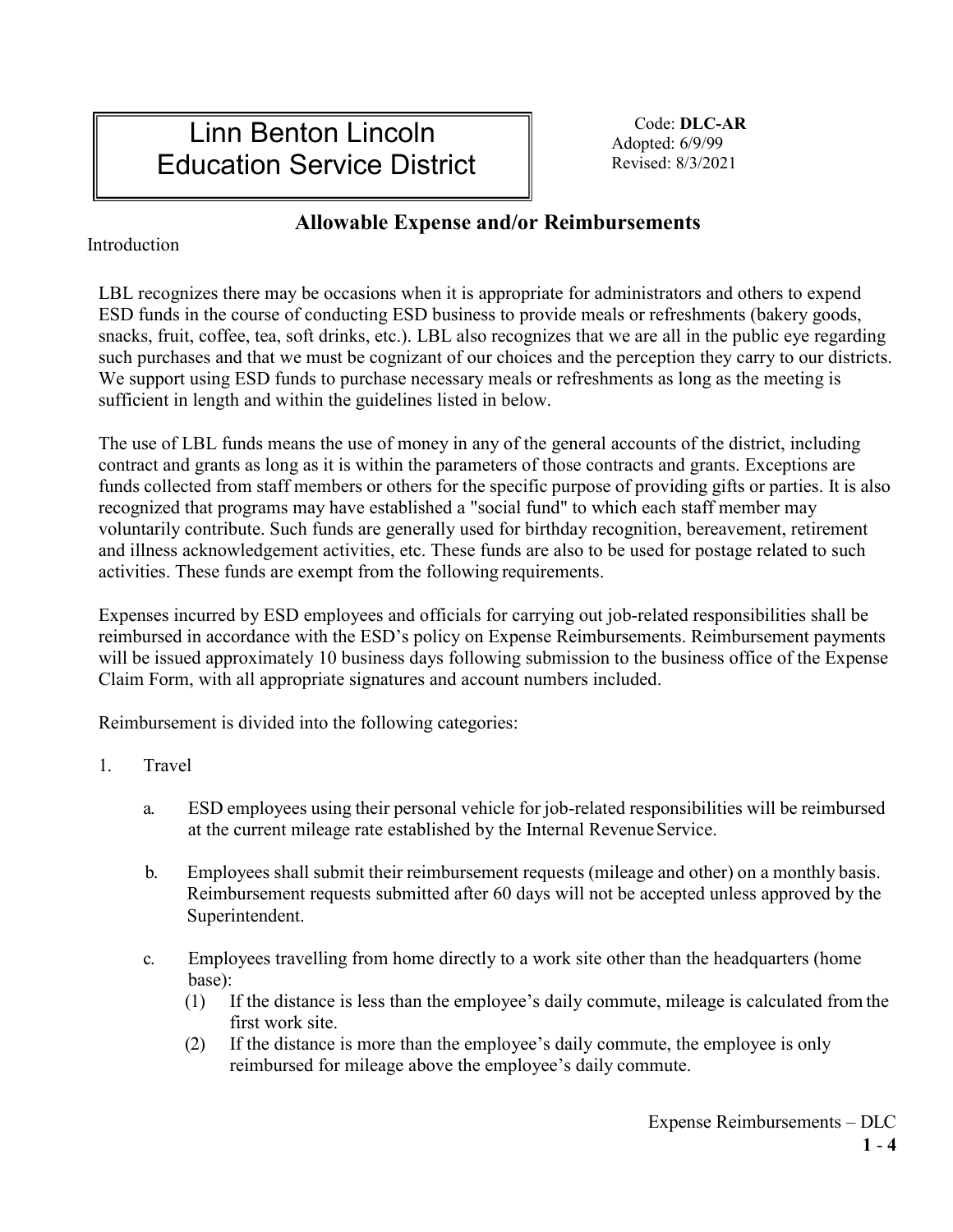- d. Employees travelling directly home from the last appointment of the day (not from headquarters):
	- (1) If the distance is less than the employee's daily commute, mileage is not reimbursed for the distance between the last appointment and the employee's home.
	- (2) If the distance is more than the employee's daily commute, the employee is only reimbursed for mileage above the employee's daily commute.
- e. ESD personnel using air travel will be reimbursed at the coach rate.
- f. Vehicle rental fees are reimbursable when a rented vehicle is required as a means of continuing travel initiated by a common carrier. Drivers must have a valid, current driver's license for the class of vehicle to be driven. District personnel will normally rent economy-size or compactsize vehicles.
- g. LBL Board will approve all out of state travel that exceeds 100 miles from the Oregon border.

## 2. Lodging

ESD personnel need to request the "state government rate" or corporate rate when making lodging reservations for official district business, as many hotels and motels offer special rates to state agency personnel. In addition, the state-contracted travel agent may be able to provide special lodging rates both within and outside the State of Oregon.

Lodging will be reimbursed at the single rate per individual of the hotel or motel used. Individuals are expected to exercise good judgment in the choice of hotel or motel; luxury hotels should only be considered as a last resort. Reservations should be made as soon as practical to avoid this situation. All travel plans need prior approval by the supervisor, the Superintendent's office, and/or the Board as appropriate.

Lodging will typically be authorized when the one-way distance to a training/conference from the traveler's home or workplace (whichever is closer) is 75 miles or more. Supervisors may grant exceptions to this policy in special cases including medical conditions, employees who must work before and after their regular work schedule, and/or weather conditions. Such exceptions must be in writing prior to the travel (except unforeseen events) and included with the travel request.

### 3. Meal Guidelines

### *The Superintendent or designee may approve exceptions to any of the following limitations.*

LBL funds may be used to pay for individual or group meals only if official district business is being conducted during the time in which the meal is provided and only if the meal provides a particularly practical time or setting for the discussion consistent with the following:

a. Meals may be provided by the district as part of Board or administrative work sessions and at planned district or program meetings or other district-approved activities.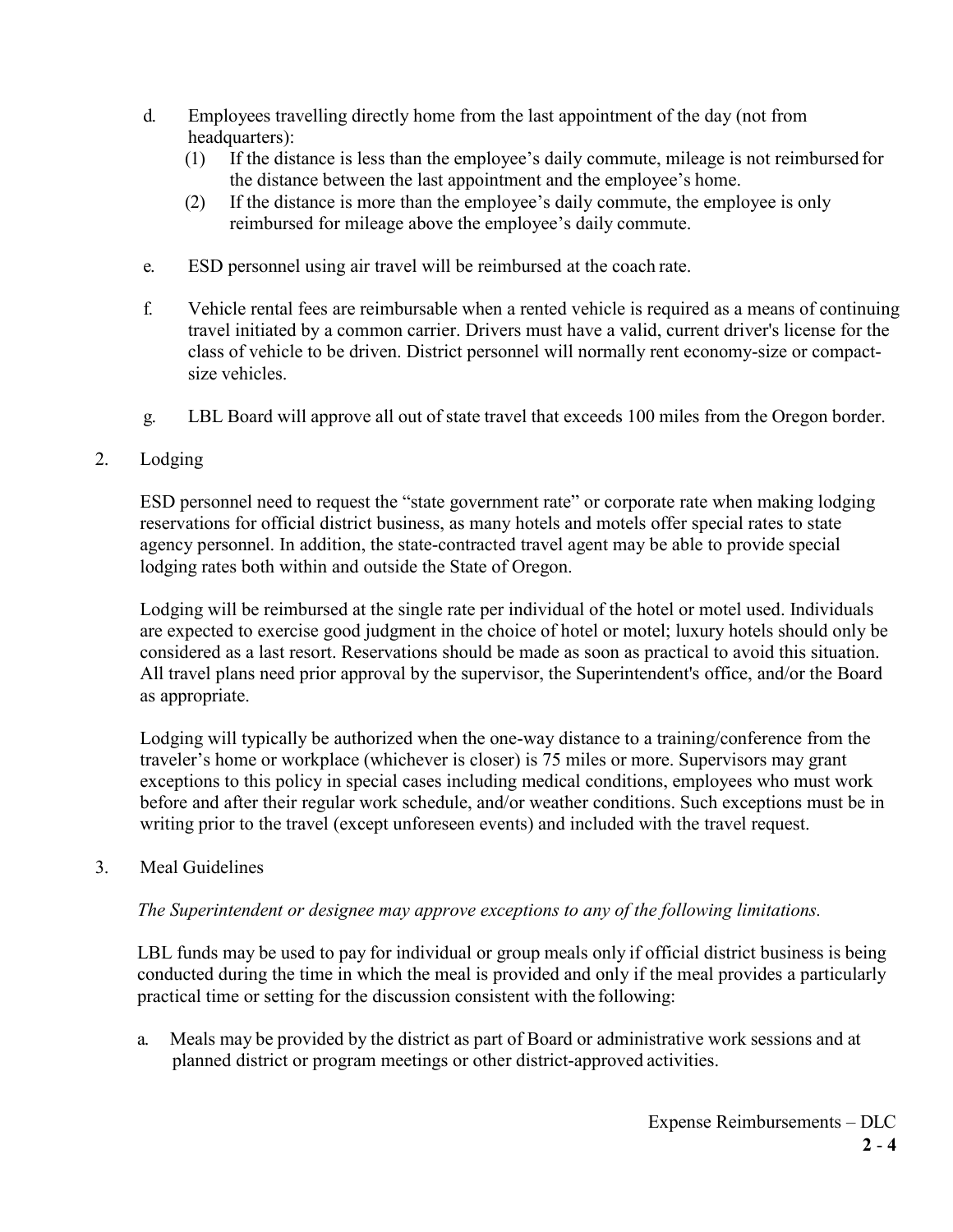- b. Payment will be made for ordinary and necessary meal expenses incurred in the course of approved travel for ESD business.
- c. Expenses, which consist primarily for furnishing meals for others, will be reimbursed upon submission of original receipts with the following information:
	- (1) Names of guests
	- (2) Organizations involved
	- (3) Explanation of the district business purpose of the meeting.
- d. Cost of the meals may not exceed \$13.00 per participant for breakfast; \$14.00 per participant for lunch; \$23.00 per participant for dinner.
- e. Gratuities must not exceed 15 percent and must be included as part of the receipt. Gratuities in excess of 15 percent are the responsibility of the employee and will not be reimbursed by the district.

Meals/refreshments not directly business related may be provided to staff or others at the individual's expense only.

4. Refreshment Guidelines

Administrators and managers may use district funds to provide refreshments for staff, parents or others at meetings, in-service programs or other similar district or program-sponsored activities. In addition:

- a. The purchase of alcoholic beverages with district funds is strictlyprohibited.
- b. The use of district funds for parties is prohibited.
- c. Cost of refreshments may not exceed \$3.50 per participant.
- 5. Registration Fees

Registration fees for approved conferences or workshops will be prepaid or reimbursed. If reimbursed, a receipt or other supporting documentation must be submitted.

- 6. Miscellaneous
	- a. Actual cost reimbursements are made for ordinary and necessary, reasonable expenditures and must be substantiated with records to prove the date, time and place, and business purpose of travel AND receipts. (Phone calls, valet or porter service, cab/bus fares, postage, fax, room tax, etc.) In extraordinary circumstances, when a receipt is lost or has not been provided, employees should request an Affidavit for Lost or Missing Receipts form from the Business Office. This form must be completed by the employee, approved by their supervisor, and submitted as documentation of the expense.